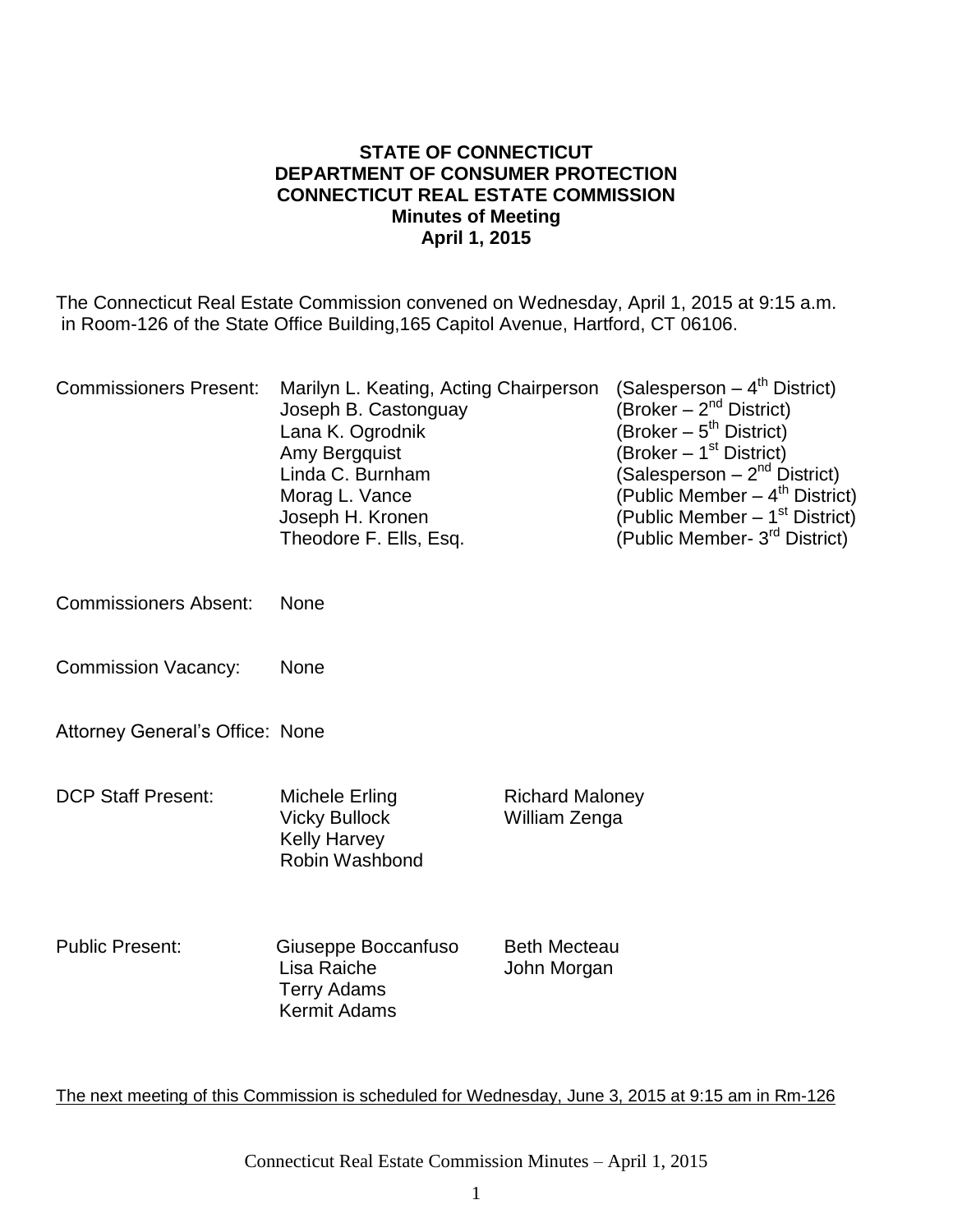# **MINUTES OF PREVIOUS MEETINGS**

It was moved by Commissioner Vance, Commissioner Ogrodnik 2<sup>nd</sup>, and the motion carried unanimously to approve the minutes of the February 4, 2015 Connecticut Real Estate Commission meeting.

# **REAL ESTATE APPLICATIONS / WAIVERS**

#### **Lisa Raiche, REB.759218 – Seeking reinstatement of Broker license**

Ms. Raiche appeared before the Commission with her sponsoring Broker, Kermit Adams.

It was moved by Commissioner Vance, Commissioner Burnham  $2<sup>nd</sup>$ , and the motion carried to grant Ms. Raiche a reciprocal Salesperson license. Commissioners Keating and Ells opposed.

#### **Samuel Irlander, REB.790160 – Seeking waiver of 2016 Broker CE requirements**

It was moved by Commissioner Ogrodnik, Commissioner Vance 2<sup>nd</sup>, and the motion carried unanimously to grant a waiver of the 2016 Broker continuing education requirements.

#### **Matthew Denorfia, RES.774091 – Seeking equivalency of two 30-hour courses toward Broker pre-licensing**

It was moved by Commissioner Ogrodnik, Commissioner Vance  $2<sup>nd</sup>$ , and the motion carried unanimously to accept two 30-hour Principles and Practices of Real Estate Courses in lieu of one 60-hour course toward meeting the requirements for a Broker license application.

# **CHRO**

It was moved by Commissioner Vance, Commissioner Kronen  $2<sup>nd</sup>$ , and the motion carried unanimously to add Giuseppe Boccanfuso to the agenda.

#### **Giuseppe Boccanfuso – Docket #2015-85**

It was moved by Commissioner Kronen, Commissioner Castonguay  $2<sup>nd</sup>$ , and the motion carried unanimously to deny Mr. Boccanfuso's application for a Salesperson license.

The Commission advised Mr. Boccanfuso that he may request to appear before the Commission upon completion of his probation for reconsideration of his Salesperson application.

#### **Joseph Ganim**

Mr. Ganim did not appear today; therefore the Commission took no action on this matter.

Attorney Vicky Bullock informed the Commission that there has been no communication from Mr. Ganim, and that she will send a letter advising him of the opportunity to appear before the Commission at the June 3, 2015 meeting.